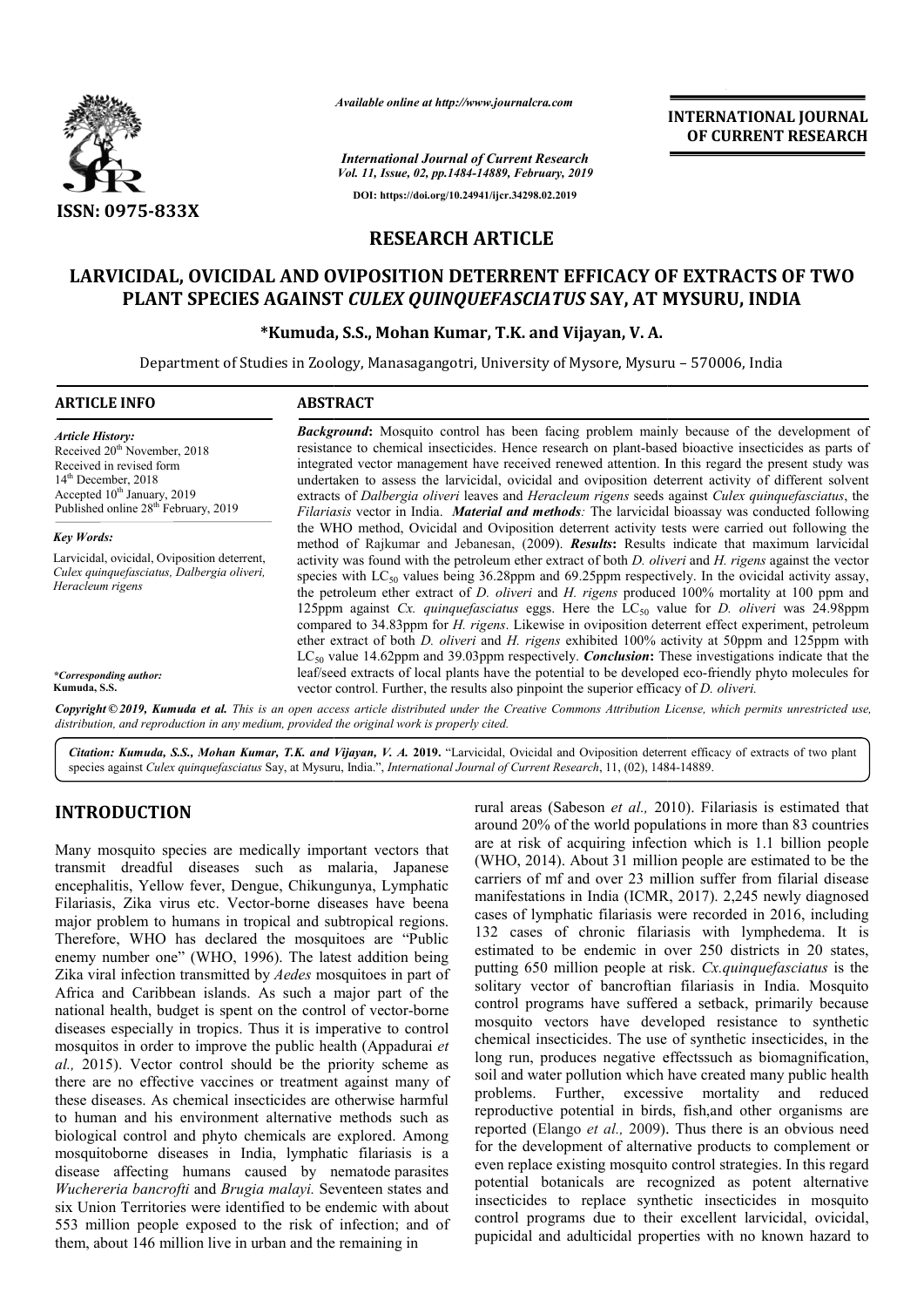the environment and to human health (Elango *et al.,* 2009). Plant extracts, essential oils, secondary metabolites and lectins from several plant species have been proved to function as a general toxicant, growth and reproductive inhibitor, insect repellent, larvicidal, ovicidal, oviposition deterrent against mosquito vectors (Khandagle *et al.,* 2011). In line with this trend, the present study was undertaken to investigate the larvicidal, ovicidal and oviposition deterrent activities of different solvent extracts of two local plants *Dalbergia oliveri* and *Heracleum rigens* against the filarial vector *Culex quinquefasciatus.*

## **MATERIALS AND METHODS**

A few plant species were collected from Hassan District, Karnataka and identified those with larvicidal potential after preliminary experiments. As leaves of *D. oliveri* and seeds of *H. rigens* were found to be effective, these were dried under shade for 8-10 days at room temperature, powdered mechanically with the help of a laboratory hand blender. This powder was subjected for extraction with different solvents such as petroleum ether, ethyl acetate, chloroform, methanol and acetone using Soxhlet extractor to obtain the crude form. The extracts were allowed to dry and used for conducting preliminary larval bioassay. Larvae were procured from the colony maintained at Vector Biology Research Lab, Department of Zoology, University of Mysore, Mysuru.

### **Bioassay for larvicidal efficacy**

The larvicidal efficacy of the two plant extract was evaluated as per the method of World Health Organization (WHO, 2005). Different concentrations of the extracts were prepared by serial dilutions of stock solution using acetone as solvent. Group of 25 early  $4<sup>th</sup>$  instar larvae were released into the glass beakers containing 249ml dechlorinated tap water and 1ml of extract. The toxicity of each extract was determined with five different concentrations. The beakers contained 249ml dechlorinated tap water with 25 larvae and 1ml of acetone served as control. Control and test beakers were maintained at same conditions at  $25\pm2$ °C, 14:10 light and dark regime. No food was provided to the larvae till the mortality was monitored. All treatments were repeated four times. The larvae were considered as dead or moribund, if they were not responsive to gentle prodding with a fine needle.

#### **Ovicidal activity assay**

For ovicidal activity assay, the freshly laid eggs were collected by providing ovitraps in mosquito cages. Two days after the female mosquitoes were given a blood meal. The egg rafts were carefully removed from the piece of filter paper with a brush and exposed for 48h to different concentrations of test solution. Distilled water mixed with acetone served as control. A minimum of 100 eggs were used for each treatment, and the experiment was replicated four times. After treatment, the eggs were sieved through muslin cloth, thoroughly rinsed with tap water, and left in plastic cups filled with dechlorinated water for hatching assessment after counting the eggs under a microscope (Su *et al.,* 1998). The percent egg hatchability was calculated on the basis of non-hatchability of eggs with unopened opercula (Chenniappan and Kadarkarai, 2008). The hatching rate of eggs was assessed after 96 h post treatment as per the method of Rajkumar and Jebanesan (2009). The control mortality, if any was corrected using Abbott formula (Abott, 1925).

| Number of egg hatched<br>Number of eggs released                                                 |
|--------------------------------------------------------------------------------------------------|
| Larvae hatched in control(%) - larvae hatched in treatment<br>100 - Larva hatched in control (%) |

#### **Oviposition deterrence assay**

The oviposition deterrence efficacy of the two plant extract on egg laying capacity of *Cx. quinquefasciatus* was assessed by introducing 100 females and 100 males into cages (45×45× 40 cm) in a room at 27±2°C and 75–85% relative humidity with a photoperiod of 14:10 h light and dark cycles. Adults were provided with 10% sucrose solution in a plastic cup with a cotton wick. The mosquitoes were blood fed on day five after emergence. In this test five cups of 100ml capacity containing a different concentration of the extract for oviposition. The sixth cup without extract served as a control. The positions of the plastic cups were alternated between the different replicates so as to nullify any effect of position on oviposition. Four replicates for each concentration were run with cages placed side by side for each bioassay. After 48 h, the number of eggs laid in treated and control cups were counted under a stereomicroscope. The percent effective repellency for each concentration was calculated using the following formula (Rajkumar and Jebanesan, 2009).

$$
ER\% = \frac{NC - NT}{NC}
$$
 X 100

Where,

ER=Effective repellency, NC=Number of eggs in control, NT=Number of eggs in treatment

The oviposition experiments were expressed as a mean number of eggs and oviposition activity index (OAI), which was calculated using the following formula.

$$
NT - NS
$$

$$
OAI = \frac{NT + NS}{NT + NS}
$$

Where, NT=Total number of eggs in the test solution and NS=Total number of eggs in the control solution.

Oviposition active index of +0.3 and above are considered as attractants while those with −0.3 and below are considered as repellents (Kramer and Mulla, 1979). Positive values indicate that more eggs were deposited in the test cups than in the control cups and that the test solutions were attractive. Conversely, negative values indicate that more eggs were deposited in the control cups than in the test cups and that the test solutions were a deterrent.

#### **Data analysis**

The analysis of larval mortality, egg hatchability, effective repellency data were subjected to Probit analysis for calculating  $LC_{50}$ ,  $LC_{90}$ , at 95% confidence limits of upper confidence limit (UCL) and lower confidence limit (LCL), and chi-square values. The mean values and standard deviations were calculated from replicon data.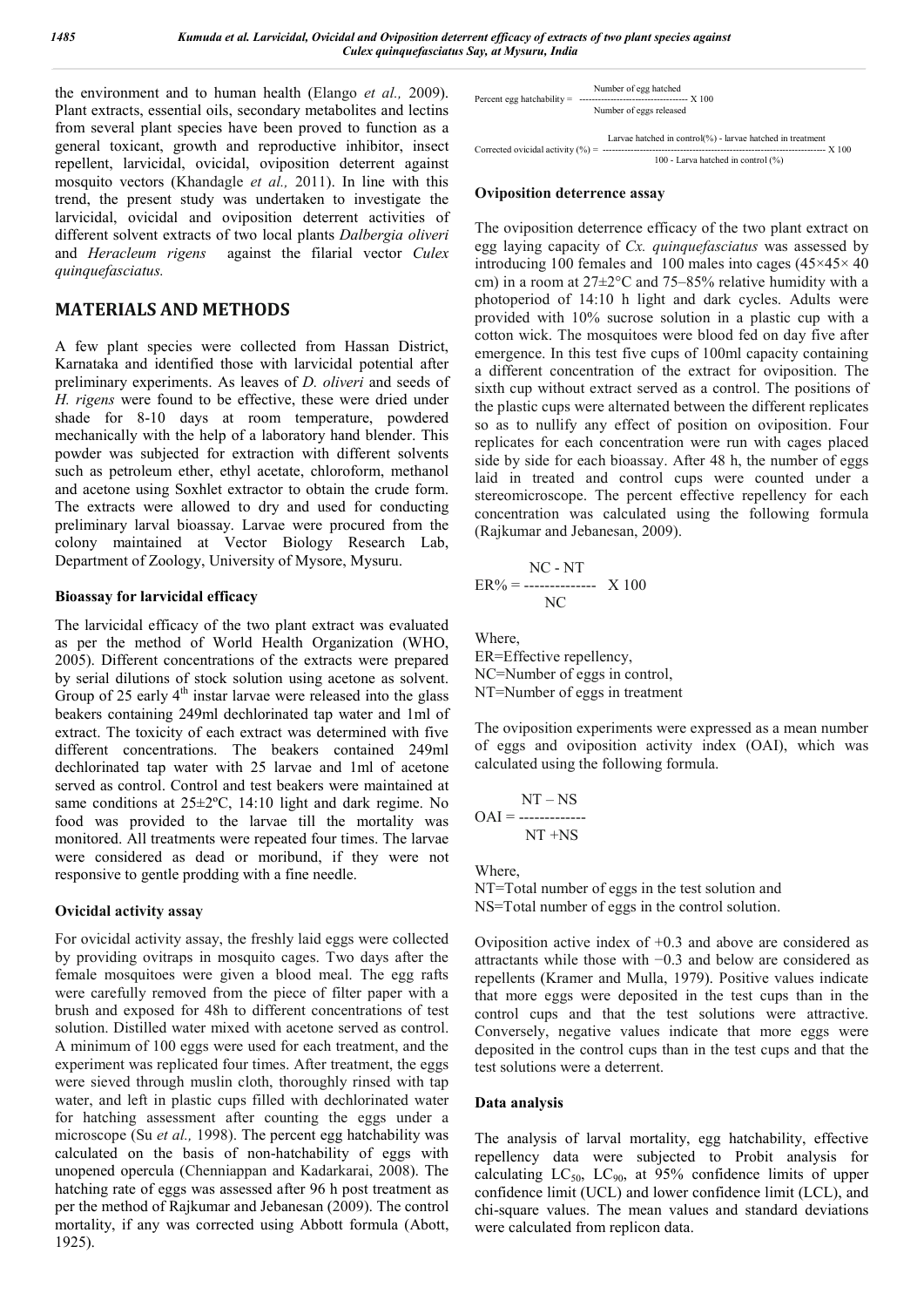#### **Table 1: Larvicidal activity of different solvent extracts of** *Dalbergia oliveri* **leaf***and Heracleum rigens*  **seedagainst***Culexquinquefasciatus*

| <b>Plant species</b> | <b>Solvents</b>   | $LC_{50}$ ±SE        | $LC_{90} \pm SE$     | <b>Regression equation</b>   | $X^2$ (df) | P-value |
|----------------------|-------------------|----------------------|----------------------|------------------------------|------------|---------|
|                      |                   | (ppm LCL-UCL)        | (ppm LCL-UCL)        |                              |            |         |
|                      | Petroleum ether * | $36.28 \pm 0.147$    | $60.61 \pm 0.147$    | $Y=5.7514X \pm 3.9706$       | 15.21(3)   | 0.0001  |
|                      |                   | $(28.06 - 44.62)$    | 48.22-117.28)        |                              |            |         |
|                      | Ethyl acetate     | $94.56 \pm 0.065$    | $155.74 \pm 0.065$   | $Y=5.9144X \pm 6.6852$       | 2.11(3)    | 0.0001  |
| D.oliveri            |                   | $89.78 - 99.42$      | $(144.05 - 172.28)$  |                              |            |         |
|                      | Chloroform        | $104.134 \pm 0.066$  | $159.62 \pm 0.066$   | $Y=6.9088X + 8.9391$         | 4.95(3)    | 0.0001  |
|                      |                   | $(99.12 - 108.78)$   | $(150.15 - 172.63)$  |                              |            |         |
|                      | Methanol          | $156.73 \pm 0.064$   | $214.52 \pm 0.064$   |                              |            | 0.0001  |
|                      |                   | $(151.42 - 161.71)$  | $(204.84 - 227.82)$  | $Y=9.4021X \pm 15.6391$      | 1.81(3)    |         |
|                      |                   | $169.69 \pm 0.1060$  | $231.82 \pm 0.1060$  | $Y=9.4587X \pm 16.0898$      |            | 0.0001  |
|                      | Acetone           | $(154.25 - 185.340)$ | $(206.70 - 299.72)$  |                              | 8.38(3)    |         |
|                      | Petroleum ether*  | $69.25 \pm 0.161$    | $114.51 \pm 0.161$   | $Y = 5.0207 X$               |            |         |
|                      |                   | $(51.04 - 86.34)$    | $(90.64 - 235.53)$   | ± 4.8740                     | 17.91(3)   | 0.0001  |
|                      |                   | $92.61 \pm 0.103$    | $116.69 \pm 0.103$   | $Y = 5.0207X$                |            |         |
|                      | Ethyl acetate     | $(77.52 - 108.69)$   | $(134.87 - 267.98)$  | ± 4.8740                     | 8.02(3)    | 0.0001  |
|                      |                   | $115.08 \pm 0.062$   | $191.02 \pm 0.062$   | $Y = 5.8200 X$               |            |         |
| H.rigens             | Chloroform        | $(109.39 - 120.75)$  | $(176.00 - 273.516)$ | ± 6.9951                     | 2.53(3)    | 0.0001  |
|                      |                   | $165.94 \pm 0.064$   | $224.02 \pm 0.064$   |                              |            |         |
|                      | Methanol          | $(106.90 - 170.93)$  | $(213.86 - 237.98)$  | $Y = 9.833$ $X \pm 6.8291$   | 2.80(3)    | 0.0001  |
|                      |                   | $215.10 \pm 0.065$   | $331.70 \pm 0.065$   |                              |            |         |
|                      | Acetone           | $(205.64 - 224.70)$  | $(309.98-361.95)$    | $Y = 6.8134$ $X \pm 10.8933$ | 3.22(3)    | 0.0001  |

 $LC_{50}$ =Median lethal concentration,  $LC_{90}$ = 90% lethal concentration, LCL=Lower confidence limit, UCL=Upper confidence limit df = degree of freedom \* The difference in LC<sub>50</sub> is significant based on the non overlapping of 95% Fiducial limit (P<0.05)

| Table 2: Ovicidal activity of different solvent extracts of Dalbergia oliveri leaf against Culex quinquefasciatus |  |  |
|-------------------------------------------------------------------------------------------------------------------|--|--|
|                                                                                                                   |  |  |

| Treatment       | % Egg Hatchability at different Concentrations (Mean±SE) |                  |                   |                  |                  |                                          |          |  |  |  |  |  |  |  |
|-----------------|----------------------------------------------------------|------------------|-------------------|------------------|------------------|------------------------------------------|----------|--|--|--|--|--|--|--|
| <b>Solvents</b> | $20$ ppm                                                 | $40$ ppm         | $60$ ppm          | 80 ppm           | $100$ ppm        | $LC$ <sub>50</sub> $\pm$ SE<br>(LCL-UCL) | P -value |  |  |  |  |  |  |  |
| Petroleum ether | $57.75 \pm 1.25$                                         | $30.75 \pm 0.85$ | $16.50 \pm 2.02$  | $7.00 \pm 1.58$  | $0.00 \pm 0.00$  | $24.98 \pm 0.28$<br>$(21.15 - 28.42)$    | 0.0001   |  |  |  |  |  |  |  |
| Ethyl acetate   | $68.75 \pm 4.04$                                         | $47.50 \pm 5.63$ | $24.25 \pm 1.43$  | $17.50 \pm 2.21$ | $4.25 \pm 1.54$  | $33.16 \pm 0.26$<br>$(28.84 - 37.15)$    | 0.0001   |  |  |  |  |  |  |  |
| Chloroform      | $83.50\pm4.73$                                           | $66.75 \pm 5.29$ | 51.25 $\pm$ 8.45  | $25.50\pm5.26$   | $11.75 \pm 4.44$ | $50.310 \pm 0.53$<br>$(33.83 - 69.36)$   | 0.0001   |  |  |  |  |  |  |  |
| Methanol        | $88.75 \pm 6.63$                                         | $70.00 \pm 8.72$ | $52.25 \pm 7.11$  | $30.00 \pm 7.35$ | $8.75 \pm 3.25$  | 53.47 $\pm$ 0.59<br>$(37.61 - 72.41)$    | 0.0001   |  |  |  |  |  |  |  |
| Acetone         | $90.00 \pm 6.33$                                         | $70.75 \pm 8.39$ | 55.50 $\pm$ 10.74 | $37.50\pm9.75$   | $9.00 \pm 3.93$  | $56.68 \pm 0.67$<br>$(37.31 - 84.23)$    | 0.0001   |  |  |  |  |  |  |  |
| Control         | $100.0 \pm 00$                                           |                  |                   |                  |                  |                                          | 0.0001   |  |  |  |  |  |  |  |

Table 2.1. Ovicidal activity of different solvent extracts of *Heracleum rigens* seed against *Culex quinquefasciatus* 

| Treatment       |                  |                  |                   | % Egg Hatchability at different Concentrations |                 |                                       |          |
|-----------------|------------------|------------------|-------------------|------------------------------------------------|-----------------|---------------------------------------|----------|
| <b>Solvents</b> | $25$ ppm         | 50ppm            | 75 ppm            | $(Mean \pm SE)$<br>$100$ ppm                   | $125$ ppm       | $LC_{50} \pm SE$<br>(LCL-UCL)         | P -value |
| Petroleum ether | 56.75 $\pm$ 2.78 | $42.75 \pm 1.18$ | $29.25 \pm 3.06$  | $7.00 + 4.77$                                  | $0.00 \pm 0.00$ | $34.83 \pm 0.75$<br>$(0.70 - 57.41)$  | 0.0001   |
| Ethyl acetate   | $74.50 \pm 5.33$ | $51.75\pm 6.79$  | $22.25 \pm 2.75$  | $11.00 \pm 1.87$                               | $4.00\pm2.62$   | $43.99 \pm 0.28$<br>$(39.30 - 48.42)$ | 0.0001   |
| Chloroform      | $77.25 \pm 4.02$ | $53.50 \pm 2.10$ | $32.25 \pm 4.90$  | $15.75 \pm 5.40$                               | $3.75 \pm 2.83$ | $48.11 \pm 0.44$<br>$(33.55 - 61.10)$ | 0.0001   |
| Methanol        | $81.75 \pm 5.34$ | $58.75 \pm 4.49$ | $36.25 \pm 9.17$  | $18.00\pm6.25$                                 | $4.50 \pm 3.06$ | $52.74 \pm 0.47$<br>$(37.99 - 66.63)$ | 0.0001   |
| Acetone         | $89.75 \pm 3.98$ | $65.75 \pm 8.55$ | $44.50 \pm 11.89$ | $27.00 \pm 10.15$                              | $6.50 \pm 3.57$ | $62.55 \pm 0.49$<br>$(48.02 - 77.84)$ | 0.0001   |
| Control         | $100.0 \pm 00$   |                  |                   |                                                |                 |                                       | 0.0001   |

Mean±standard error (SE) of four replicates. Means are separated by Tukey's test of multiple comparison, one-way analysis of variance (ANOVA). ppm = parts per million. P<0.05, level of significance.

## **RESULTS**

The results of the larvicidal activity of a different solvent extract of *D. oliveri* and *H. rigens* against the larvae of *Cx. quinquefasciatus* are presented in table 1 and Figure 1 and 2. The larvicidal activity in terms of  $LC_{50}$  by petroleum ether, ethyl acetate, chloroform, methanol and acetone extracts of *D. oliveri* leaves are 36.28, 94.56, 104.13, 156.73, 169.69ppm respectively. Likewise, the L $C_{50}$  values of petroleum ether, ethyl acetate, chloroform, methanol and acetone extracts of *H. rigens*are 69.25, 92.61, 115.08, 165.94, 215.10ppm respectively. The highest larvicidal activity was observed in petroleum ether extract of *D. oliveri* with  $LC_{50}$  and  $LC_{90}$  values of 36.28ppm and 60.61ppm respectively. The larvicidal activity was found to be significantly different between the extracts (P<0.05).

The extracts of *D. oliveri* leaf and *H. rigens*seed were tested for ovicidal activity at different concentrations. The percentage of egg hatchability of the vector in various extracts is presented in table 2 and 2.1. The petroleum ether extracts of both *D. oliveri* and *H. rigens* exerted 100% mortality at 100ppm and 125ppm respectively. The  $LC_{50}$  value for *D. oliveriin* the experiment was 24.98ppm as against 34.83ppm in *H. rigens*. In all treatment, the ovicidal activity was concentration dependent. Results of oviposition deterrent activity with different solvent extracts of *D. oliveri* and *H. rigens* against *Cx. quinquefasciatus* is given in Table 3 and 3.1. Here too petroleum ether extract significantly deterred oviposition by *Cx. Quinquefasciatus* gravid female at all the concentration tested as they preferred to lay eggs in a control medium compared to the treated solution  $(p<0.05)$ . Strong deterrent (100%) was found at a concentration of 50ppm for *D. oliveri* extract and 125ppm for *H. rigens* extract.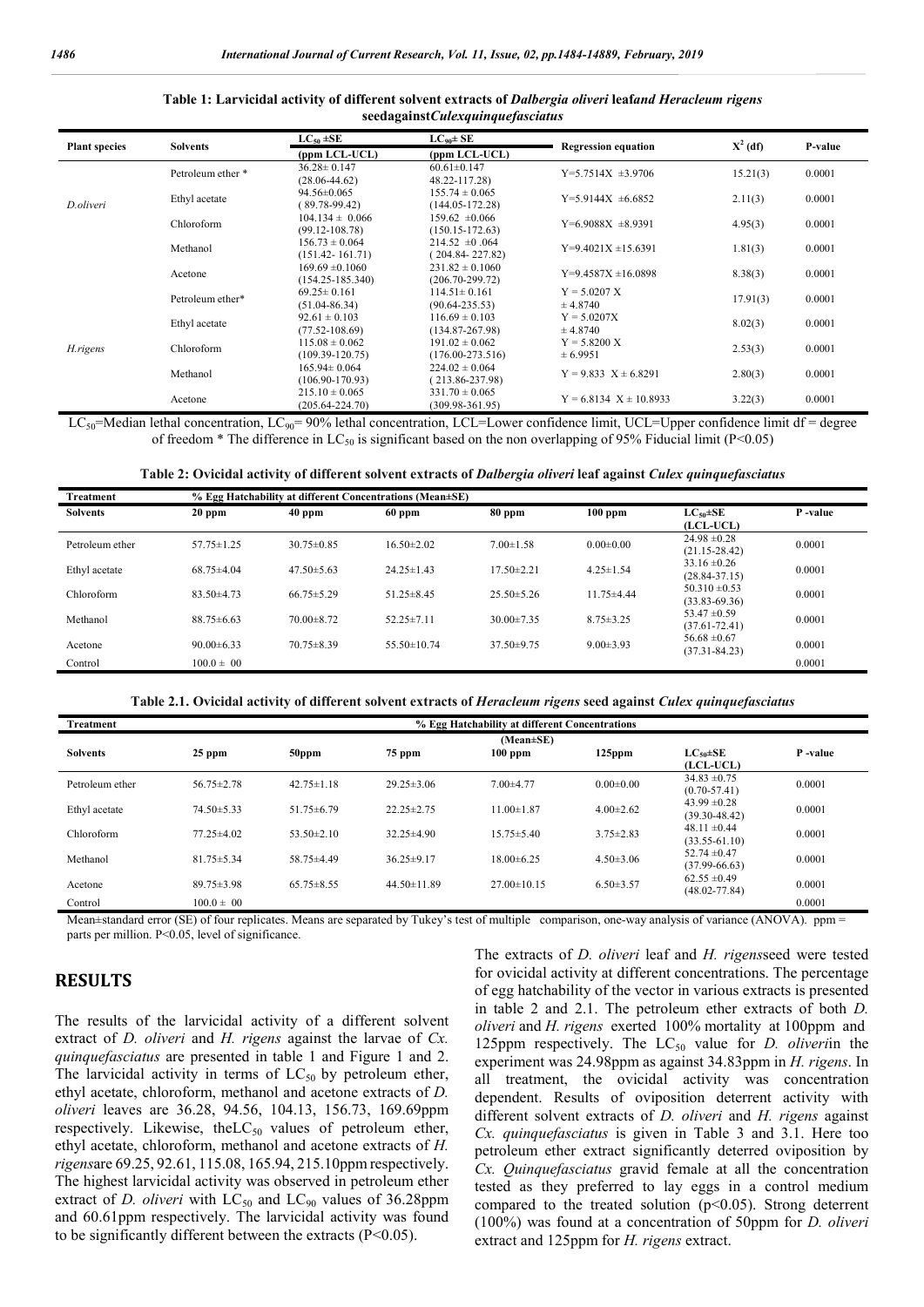| Solvents        | 20ppm<br>$10$ ppm |       |                |                   | 30ppm |           |                   | 40ppm<br>50ppm |            |                    | Control |         |                      |       |         | $LC_{50} \pm SE$  |        |        |                                       |         |
|-----------------|-------------------|-------|----------------|-------------------|-------|-----------|-------------------|----------------|------------|--------------------|---------|---------|----------------------|-------|---------|-------------------|--------|--------|---------------------------------------|---------|
|                 | $Mean \pm SE$     | ER%   | <b>OAI</b>     | Mean±SE           | ER%   | <b>OA</b> | Mean±SE           | ER%            | <b>OAI</b> | $Mean \pm SE$      | ER%     | ΟA.     | Mean±SE              | ER%   | OAI     | Mean±SE           | ER%    | OAl    | (LCL-UCL)                             | p-value |
| Petroleum ether | $702.3 \pm 2.74$  | 36.48 | $-0.22$        | $411.33 \pm 1.28$ | 62.82 | $-0.52$   | $319.33 \pm 9.2$  | 71.13          | $-0.55$    | 101<br>$33\pm2.6$  | 90.84   | $-0.83$ | $0.0 + 0.0$          | 100   | .00     | $106.33 \pm 3.1$  | $00\,$ | $00\,$ | $14.62 \pm 0.62$<br>$(4.73 - 21.45)$  | 0.0001  |
| Ethyl acetate   | $661.33 \pm 2.73$ | 18.48 |                | $442.00 \pm 1.82$ | 45.52 | $-0.29$   | $368.33 \pm 1.51$ | 54.60          | $-0.37$    | 221<br>$.33\pm9.$  | 72.72   | $-0.57$ | 77.66±3.03           | 98.10 | -0.64   | $811.33 \pm 5.87$ | $00\,$ | $00\,$ | $23.73 \pm 0.25$<br>$(20.97 - 26.59)$ | 0.0001  |
| Chloroform      | $712 \pm 2.85$    | 18.03 | $-0.09$        | $535.00 \pm 2.12$ | 38.41 | $-0.23$   | $375.00 \pm 1.36$ | 56.83          | $-0.39$    | $227.33 \pm 8$ .   | 73.82   | $-0.58$ | .06<br>$10.66 \pm 1$ | 98.77 | $-0.97$ | $868.60 \pm 5.32$ | $00\,$ | $00\,$ | $22.50 \pm 0.75$<br>(10.34)           | 0.0001  |
| Methanol        | $758.33 \pm 3.01$ | 18.60 | $-0.0^{\circ}$ | $534.00 \pm 2.56$ | 42.61 | $-0.27$   | $436.00 \pm 2.07$ | 53.20          | $-0.36$    | $266.33 \pm 1.5$   | 71.41   | -0.55   | 53.66 $\pm$          | 94.24 | $-0.73$ | $931.66 \pm 3.12$ | $00\,$ | $00\,$ | $22.85 \pm 0.59$<br>$(12.66 - 33.32)$ | 0.0001  |
| Acetone         | 788.66±3.37       | 16.69 | -0.09          | $404.40 \pm 1.6$  | 57.32 | -0.40     | $317.00 \pm 1.39$ | 66.47          | $-0.49$    | Ш<br>$1.66\pm4.53$ | 88.20   | $-0.78$ | $35.33 \pm 1.46$     | 93.76 | $-0.88$ | 946.66±2.98       | $00\,$ | $00\,$ | $19.12 \pm 0.28$<br>$(17.24 - 20.93)$ | 0.0001  |

**Table 3. Oviposition deterrent activity of different solvent extracts of** *Dalbergia oliveri* **leaf against** *Culex quinquefasciatus*

Mean±standard error (SE) of four replicates. Means are separated by Tukey's test of multiple comparison, one-way analysis of variance (ANOVA). ppm = parts per million.

**Table 3.1. Oviposition deterrent activity of different solvent extracts of** *Heracleum rigens* **seedagainst** *Culexquinquefasciatus*

| Solvents        | $25$ ppm<br>50ppm |       |         |                   | 75ppm |         |                   | $100$ ppm |            |                   | $125$ ppm |                 |                  |        | Control |                   |        | $LC_{50} \pm SE$ |                                       |         |
|-----------------|-------------------|-------|---------|-------------------|-------|---------|-------------------|-----------|------------|-------------------|-----------|-----------------|------------------|--------|---------|-------------------|--------|------------------|---------------------------------------|---------|
|                 | $Mean \pm SE$     | ER%   | OA.     | $Mean \pm SE$     | ER%   | OA.     | $Mean \pm SE$     | ER%       | <b>OAI</b> | $Mean \pm SE$     | ER%       | OA <sup>®</sup> | $Mean \pm SE$    | ER%    | OAl     | Mean±SE           | ER%    | OA               | $(LCL-UCL)$                           | p-value |
| Petroleum ether | 299.00±1.63       | 26. I |         | $166.00 \pm 0.1$  | 59.01 | $-0.4$  | $59.00 \pm 8.12$  | 85.43     | 0.74       | $0+1.50$          | 97.28     | $-0.94$         | 00.00            | 100.00 | $-1.00$ | 405.00±2.13       | $00\,$ | 00               | $39.03 \pm 0.61$<br>$(18.66 - 54.90)$ | 0.0001  |
| Ethyl acetate   | $305.00 \pm 1.64$ |       | $-0.09$ | $184.00 \pm 0.7$  | 50.OC | $-0.33$ | 136.00±0<br>(40)  | 63.04     | $-0.46$    | $77.00 \pm 8.00$  | 79.07     | $-0.65$         | $27.00 \pm 2.02$ | 92.66  | $-0.86$ | $368.00 \pm 1.25$ | $00\,$ | - 00             | $51.96 \pm 0.27$<br>$(46.74 - 57.05)$ | 0.0001  |
| Chloroform      | $292.00 \pm 1.$   | 47.9C | $-0.16$ | $196.00 \pm 1.03$ | 51.60 | $-0.34$ | $150.00 \pm C$    | 62.96     | $-0.45$    | $92.00 \pm 7.06$  | 77.28     | -0.60           | $43.00 \pm 1$    | 89.38  | $-0.80$ | $405.00\pm4.87$   | $00\,$ | $_{00}$          | $47.05 \pm 0.75$<br>$(40.70 - 53.02)$ | 0.0001  |
| Methanol        | $312.00 \pm 2.02$ | 24.27 | $-0.13$ | 208.00±3.67       | 49.5  | $-0.32$ | 172.00±3<br>18    | 58.25     | $-0.41$    | $106.00 \pm 2.06$ | 74.27     | -0.59           | $63.00 \pm 2.24$ | 84.70  | $-0.73$ | $412.00 \pm 6.98$ | $00\,$ | $_{00}$          | $50.61 \pm 0.27$<br>$(44.31 - 56.62)$ | 0.0001  |
| Acetone         | $330.00 \pm 2.48$ | 34.26 | $-0.20$ | $244.00 \pm 2$ .  | 51.39 | $-0.34$ | $198.00 \pm 2.40$ | 60.55     | $-0.43$    | $120.00\pm4.64$   | 76.09     | $-0.6^{\circ}$  | $77.00 \pm 2.47$ | 84.66  | $-0.73$ | $502.00 \pm 2.76$ | -00    | - 00             | 44.78±0.24<br>$(37.02 - 51.84)$       | 0.0001  |

Mean±standard error (SE) of four replicates. Means are separated by Tukey's test of multiple comparison, one-way analysis of variance (ANOVA). ppm = parts per million.



**Fig. 1. Dosage mortality response of different solvent extracts of** *Dalbergia oliveri* **leaf against larvae of** *Culex quinquefasciatus*



**Fig. 2. Dosage mortality response of different solvent extracts of** *Heracleum rigens***seed against larvae of** *Culex quinquefasciatus.*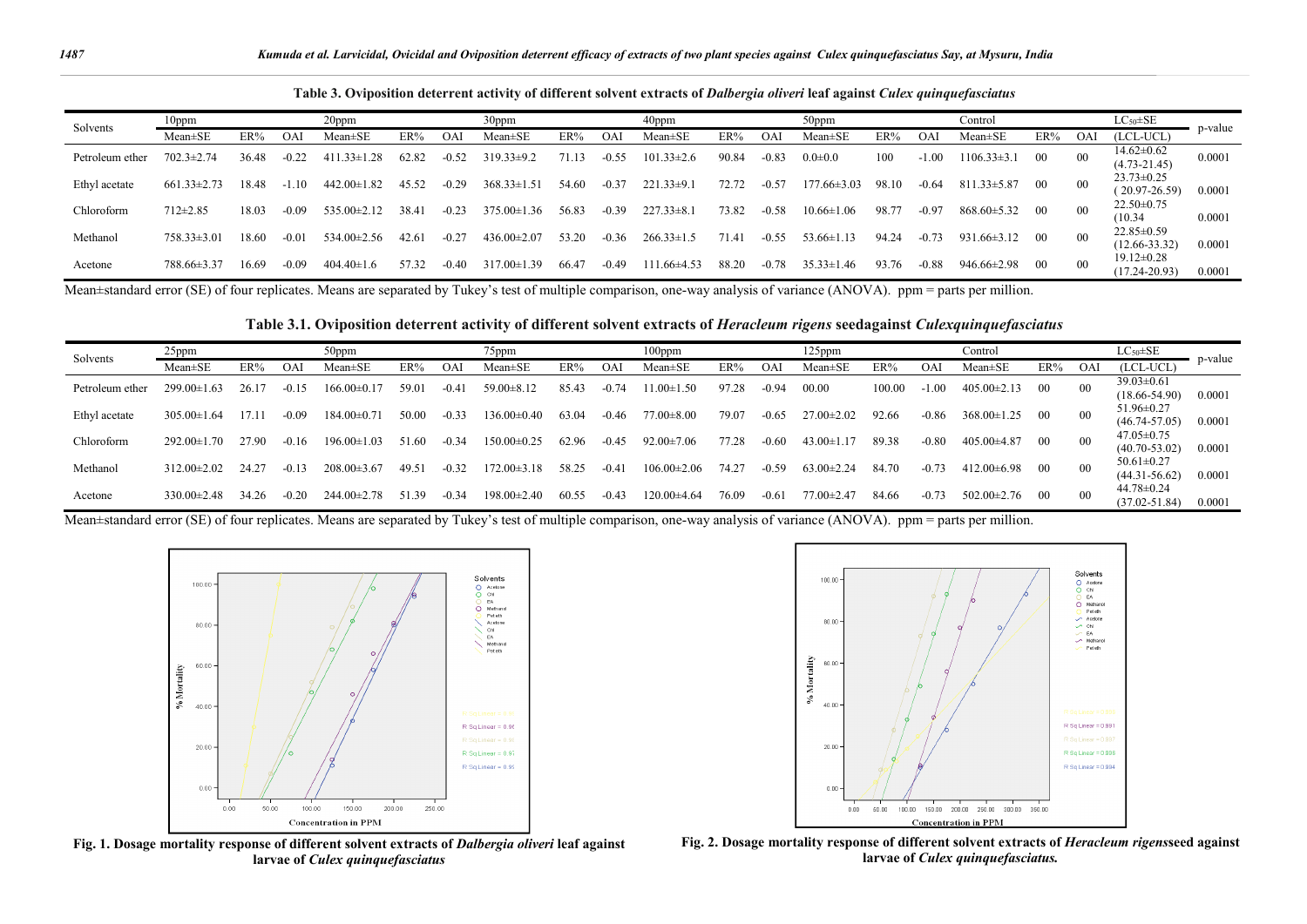The LC<sub>50</sub> value of ER% of *D. oliveri* and *H.rigens* against *Cx. Quinquefasciatus* found to be 14.62ppm and 39.03ppm respectively. All the OAI values recorded for both species exhibit negative values that from -0.01 to -1.00, which is indicates strong repellency towards test solution. The ER% observed among various extracts indicated significant  $(p<0.05)$ difference when compared to control.

## **DISCUSSION**

After facing several problems due to indiscriminate application of synthetic insecticides, for a long time, re-focus on phytochemicals that are easily biodegradable and have no illeffects on non-target organisms was appreciated. So as a part of the search for new ecofriendly compounds from local plant species, an effort is made here to isolate and identify a few compounds. At present phytochemicals makeup to one percent of the world's pesticide market. The efficacy of phytochemicals against mosquito larvae can vary significantly depending on plant species, plant parts used, the age of plant parts (young, mature or senescent), the solvent used during extraction as well as upon the available vector species (Bagavan *et al.,* 2008). The existence of variations in the level of effectiveness of phytochemical compounds on target mosquito species depends on plant parts from which these were extracted, responses in species and their developmental stages against the specified extract, solvent of extraction, geographical origin of the plant, photosensitivity of some of the compounds in the extract, effect on growth and reproduction (Sukumar *et al.,* 1991). The screening of locally available medicinal plants for mosquito control would generate local employment, reduce dependence on expensive imported products, and stimulate local efforts to enhance public health. In this regard, an earlier experiment carried out by Prathibha *et al* (2014) in our lab employing *Eugenia jambolana, Solidago canadensis, Euodia ridley,* and *Spilanthes mauritiana* plant species as larvicidal, ovicidal and oviposition deterrent activity yielded a good result and thereby the methodology was standardized.

The present study further throws light on the probable insecticidal property of solvent extracts of *D.oliveri* leaves and seed extracts of *H.rigens* against the different stages of *Cx. Quinquefasciatus* development. The results indicate that among various solvent extracts obtained, petroleum ether extract has been found to possess significant larvicidal, ovicidal and oviposition deterrent efficacy in both the plant species under study (p<0.05). Between the two plants, *D*. *oliveri* has exhibited more efficacy with larvicidal, ovicidal and oviposition deterrent activity against *Cx. Quinquefasciatus* (Table 1, 2 and 3). In line with the present data, several species belonging to Genus *Dalbergia* have been shown to possess insecticidal properties. *D. soxatilis* possess insecticidal property against *Aedes* mosquito species (Okwute *et al.,* 2009). The previous research results on Apiaceae family revealed significant mosquitocidal efficacy (Navaneet *et al.,* 2011). Pavela (2008) has reported larvicidal activity of *Ammivisnaga* seed extracts against *Cx. quinquefasciatus and An.stephensi* mosquito*. Anethum graveolons* too showed good larvicidal activity against *Cx.quinquefasciatus and Ae.aegypti* (Amer and Mehlhorn, 2006). *Heracleum spondylium* too possesses larvicidal activity against *Culexpipiens* (Evergetis *et al.,* 2009). This result is also comparable to earlier reports of Vahitha *et al.* (2002) who observed the larvicidal activity of leaf extracts

of *Pavonia zeylanica* and *Acacia ferruginea* on *Cx.quinquefasciatus.* The two plant species, *D.oliveri* and *H. rigenstested* by the author in the present investigation at Mysuru have exhibited promising ovicidal activity at 100ppm and 125ppm respectively in *Cx. quinquefasciatus* respectively (Table 2 and 2.1). A similar ovicidal effect of the seed extract of *A. canescens* was reported earlier against *Cx. quinquefasciatus* (Oudo *et al.,* 1998). Govindarajan *et al.*  (2011) have also demonstrated that the crude extract of *Eugoa coronaria* and *Caesalpinia pulcherrima* exerted ovicidal efficacy at different concentrations against Cx. efficacy at different concentrations against *Cx. Quinquefasciatus* and *Ae. Aegypti* at Tamil Nadu*. Trachspermumammi* seed extracts too exhibited ovicidal activity against *An.stephensi* (Pandey, 2009). Differences in susceptibility to ovicides may be due to differential rates of uptake, penetration through the chorine, and conversion to the active inhibitor, detoxification, and failure of the toxicants to reach the target.

The efficacy to act on the embryo inside the egg shell depends on the efficient penetration of the insecticides, which in turn is influenced by the exposure period (Grosscurt, 1977). The same effect may be true for the present study as well as the current study clearly indicate that the ovicidal activity of the plant extract against egg raft may depend upon three key factors viz., a dose of the plant extract, the age of the egg raft and period of exposure. This observation is also in agreement with the work of Prathibha*et al.* (2014) on the same vector species with *Eugenia jambolana* and three more plant species at Mysuru. Oviposition is one of the most important eventsin the life cycle of mosquitoes. By reducing the oviposition the mosquito life cycle can be disrupted and thereby population growth reduced (Xue *et al.,* 2001). Mosquitoes are known to select or reject their specific oviposition sites by sensing chemical signals that are detected by sensory receptors on the antennae and legs. The present data indicate that petroleum ether extract of both the plants exhibited significant oviposition deterrent effect on the vector mosquito  $(p<0.05)$ . In line with this finding *Trachyspermumammi* seed extracts was found to exhibit oviposition deterrent activity against *An.stephensi* (Pandey, 2009). Further, seed extracts of *Pimpinellaanisum* too showed ovicidal, oviposition deterrent and repellent activity against *Aedes, Anopheles* and *Culex* mosquito (Prajapati *et al.,* 20056). The strong odour produced by concentrations of leaf extract in the present experiment might have produced repellency thereby preventing oviposition.

### **Conclusion**

Thus, the present findings highlight the importance of *D. oliveri* and *H.rigens* which exhibited larvicidal, ovicidal, and oviposition deterrent activity against the vector mosquito under study. These results could encourage the search for new active ecofriendly compounds in addition to already existing plant products with insecticidal property. These plant extracts may contribute greatly to save the environment and to an overall reduction in the population density of the vector,*Cx. quinquefasciatus*. Further studies on the isolation and characterization of the bioactive molecule from these plant species are in the pipeline.

#### **Abbreviations**

WHO – World Health Organisation OAI - Oviposition Activity Index